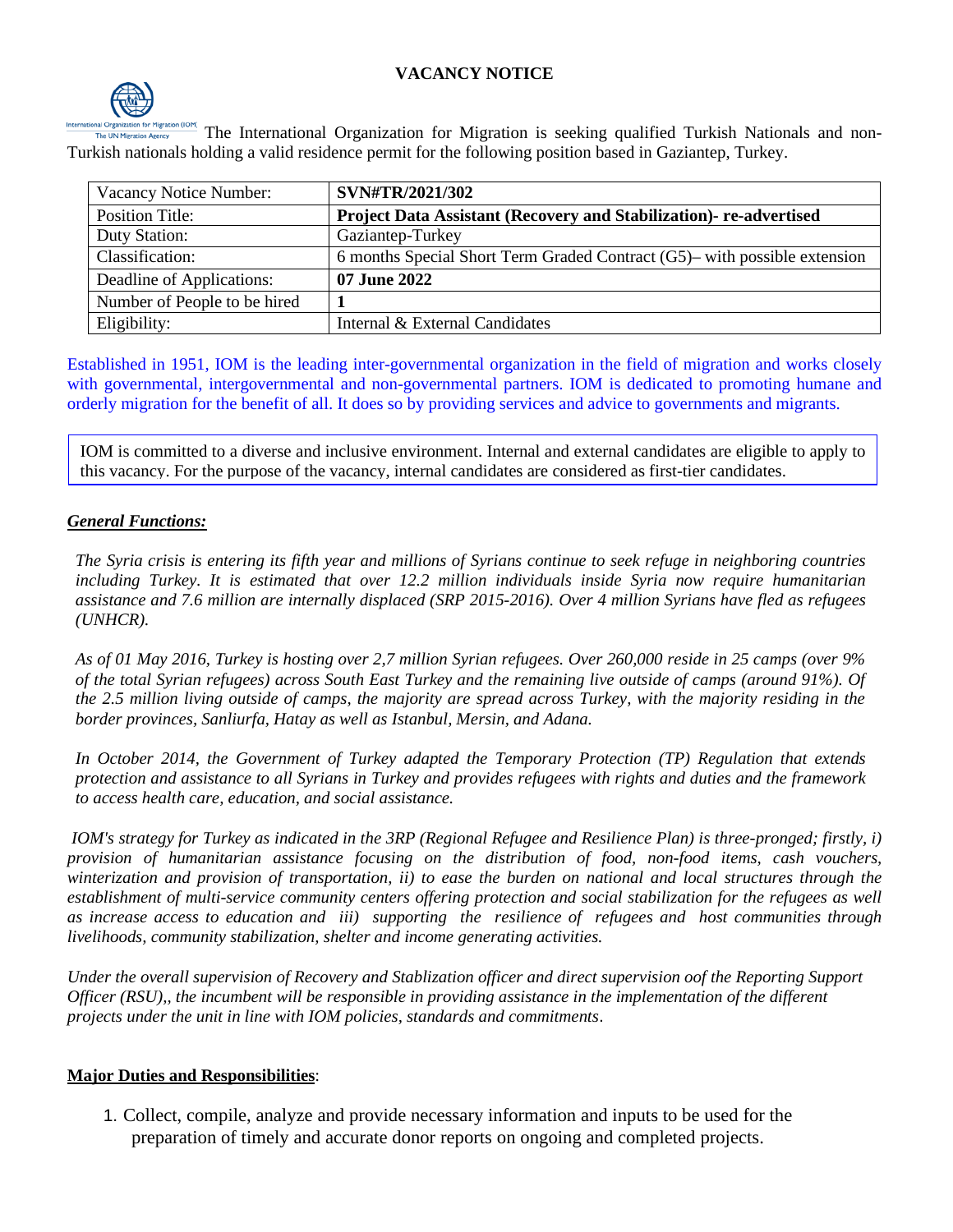- 2. Support community stabilization, shelter, Cash based intervention and Livelihood field staffs during initial assessments.
- 3. Maintain update records on all relevant project information and results data such as project locations, beneficiary data (disaggregated by age and gender), project partners and other stakeholders.
- 4. Organize the data as directed for the specific database, save and scan documents as electronic files and keep the documents archived as needed.
- 5. Generation quantitative reports for internal and external use.
- 6. Test data collection tools and provide detailed feedback on ways to improve them.
- 7. Actively conduct data validation and cross-checking for data received from the field, follow up with teams to ensure complete and up to date information is uploaded and processed.
- 8. Assist field staff with preparation of travel documents.
- 9. Support in the training and day to day coaching of staff involved in data entry and data processing, while ensuring compliance to standards of quality and timely information sharing. Provide user support and the system training to the staff on KOBO or any other data collection.
- 10. Prepare reports using Power PI as needed.
- 11. Perform such other duties as may be assigned.

## **Required Qualifications:**

# **Education:**

- •University degree in Social Science, Business Administration, or a related field from an accredited academic institution, with three years of relevant professional experience; or
- •Completed High school degree from an accredited academic institution, with five years of relevant professional experience.

# **Experience:**

- Experience in data visualization and data analysis
- Experience in reporting
- Experience in humanitarian field or similar field;
- Experience with NGO and in development projects;
- Experience working with governance and municipalities
- Strong computer skills (e.g. MS Office incl. Word, Excel etc. MS Project);
- Knowledge in surveys, planning, BoO and execution of building construction projects is an advantage.

## **Languages:**

- Fluency in **English** and **Arabic** is required.
- Working knowledge of **Turkish** is advantageous.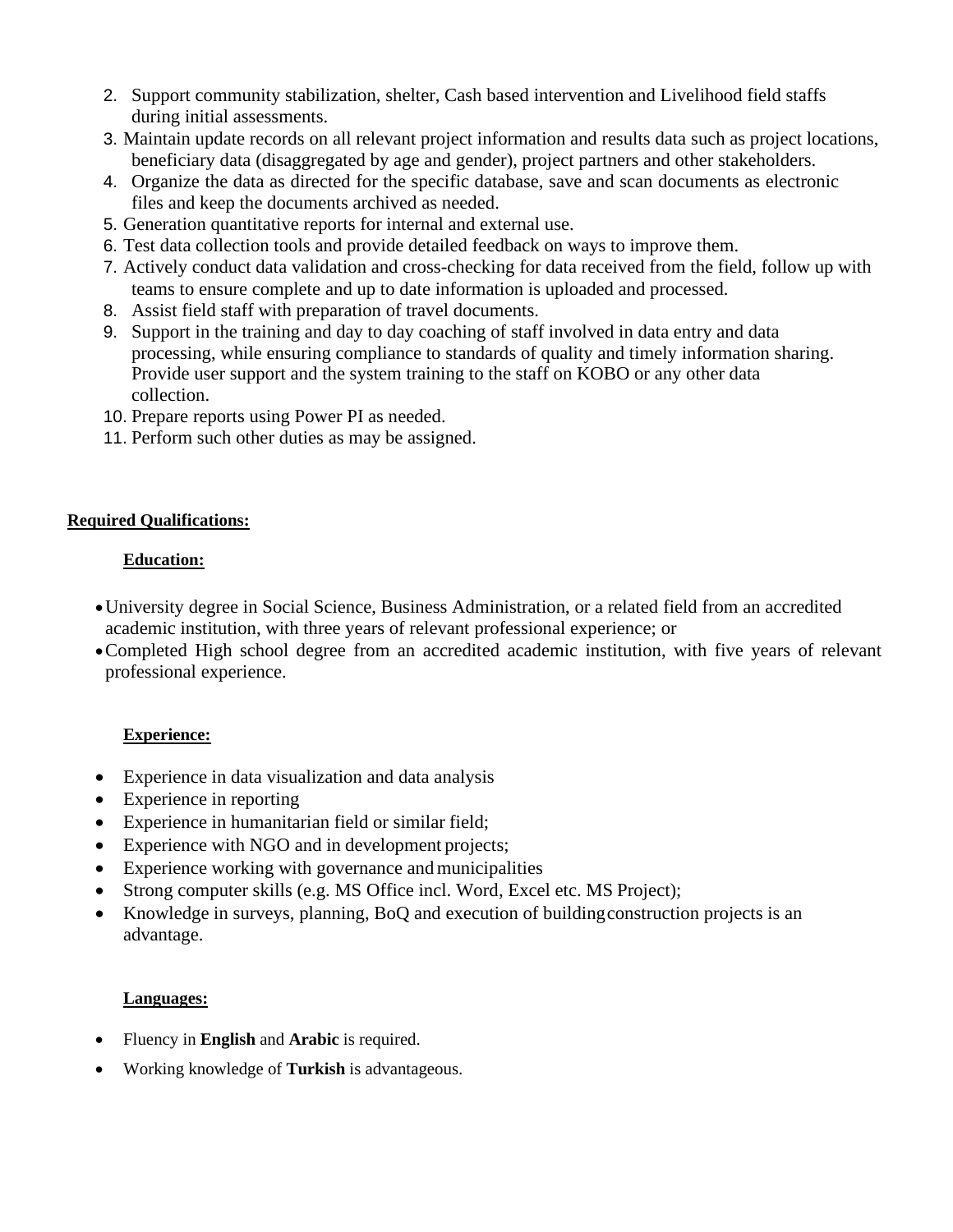### **Required Competencies**

The incumbent is expected to demonstrate the following values and competencies:

### **Values**

• Inclusion and respect for diversity:

• Shows respect and sensitivity towards gender, culture, ethnicity, religion, sexual orientation, political conviction and other differences.

• Encourages the inclusion of all team members and stakeholders while demonstrating the ability to work constructively with people with different backgrounds and orientations.

• Promotes the benefits of diversity; values diverse points of view and demonstrate this in daily work and decision making.

- Challenges prejudice, biases and intolerance in the workplace.
- Integrity and transparency:
	- Upholds and promotes the Standards of Conduct and Unified Staff Regulations and Rules.
	- Delivers on commitments; manages the organization's resources reliably and sustainably.
	- Embraces and encourages transparency, balancing this with the need for discretion and confidentiality as appropriate.
	- Maintains impartiality and takes prompt action in cases of unprofessional or unethical behaviour.

• Does not abuse one's position and acts without consideration of personal gain. Is motivated by professional rather than personal concerns.

• Professionalism:

• Demonstrates professional competence and mastery of subject matter and willingness to improve knowledge and skills.

- Seeks to raise professional standards in self and others through daily work and activities.
- Adapts quickly to change and is decisive and versatile in face of uncertainty.
- Shows self-control and persistence when faced with difficult problems and remains calm in stressful situations.
- Is conscientious and efficient in meeting commitments, observing deadlines and achieving results.

### **Core Competencies** – behavioural indicators *level 1*

- Teamwork: Establishes strong relationships with colleagues and partners; relates well to people at all levels.
	- Is fully aware of the team purpose, respects and understands individual and collective responsibilities.

• Willingly puts in extra effort without being asked and adopts a "hands-on" approach whenever necessary to achieve team objectives.

- Coordinates own work with that of the team to meet agreed priorities and deadlines.
- Delivering Results:
	- •Produces quality results and provides quality services to clients.
	- Meets goals and timelines for delivery of products or services.
	- Manages time and resources efficiently, monitoring progress and making adjustments as necessary.
	- Shows understanding of own role and responsibilities in relation to expected results.
- Managing and sharing knowledge:

•Keeps abreast of new developments in own field of competence and creates opportunities for knowledge management initiatives.

- Shares knowledge and learning willingly, and proactively seeks to learn from the experiences of others.
- Puts new learning into practice and draws on diverse sources of ideas and inspiration.
- Contributes to the identification of improvements to work processes and assists in implementing them.
- Accountability:
	- •Accepts personal responsibility for quality and timeliness of work.